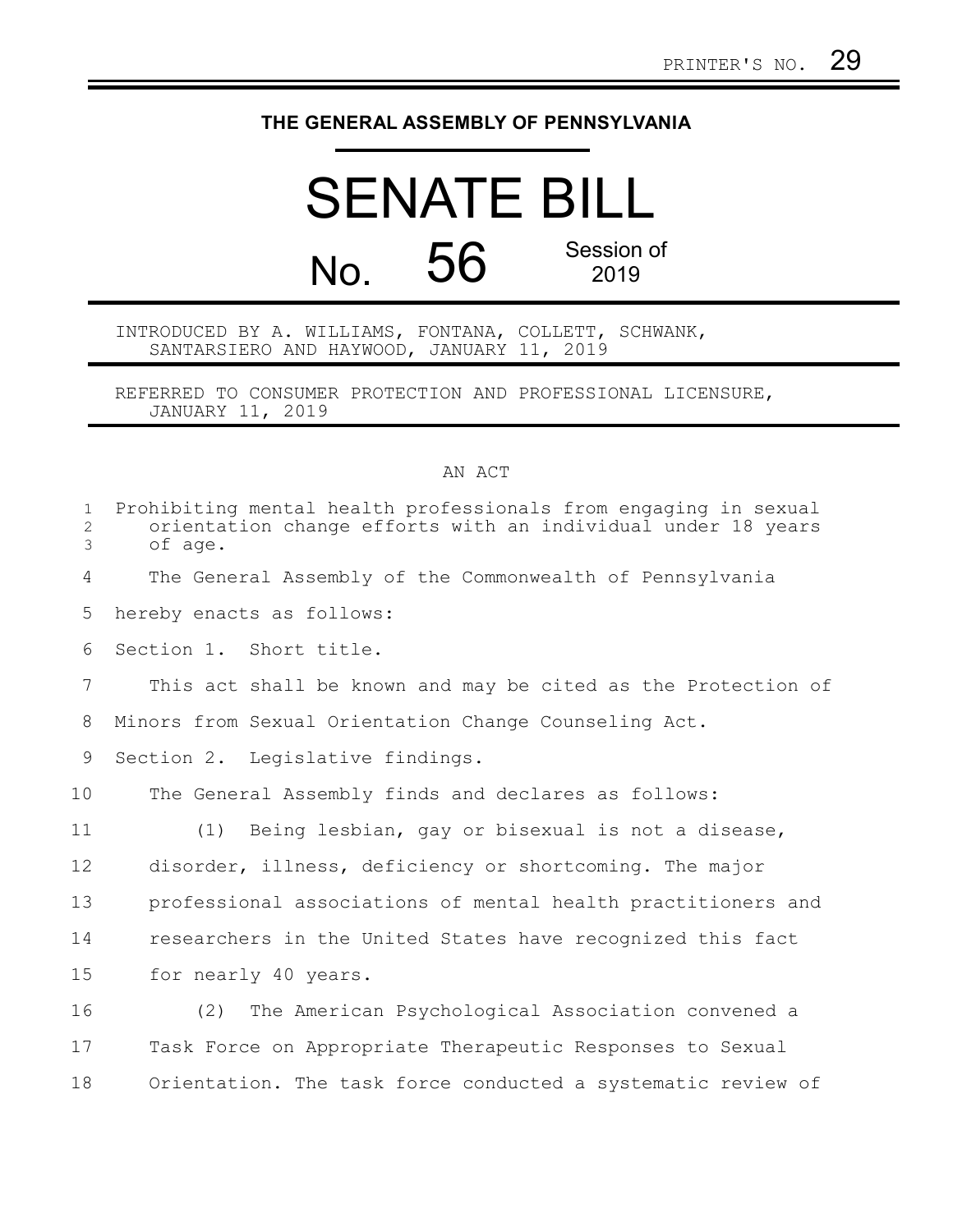peer-reviewed journal literature on sexual orientation change efforts and issued a report in 2009. The task force concluded that sexual orientation change efforts can pose critical health risks to lesbian, gay and bisexual people, including confusion, depression, guilt, helplessness, hopelessness, shame, social withdrawal, thoughts of suicide, substance abuse, stress, disappointment, self-blame, decreased selfesteem and authenticity to others, increased self-hatred, hostility and blame toward parents, feelings of anger and betrayal, loss of friends and potential romantic partners, problems in sexual and emotional intimacy, sexual dysfunction, high-risk sexual behaviors, a feeling of being dehumanized and untrue to self, a loss of faith and a sense of having wasted time and resources. 1 2 3 4 5 6 7 8 9 10 11 12 13 14

(3) The American Psychological Association issued a resolution on Appropriate Affirmative Responses to Sexual Orientation Distress and Change Efforts in 2009, which advises "parents, guardians, young people, and their families to avoid sexual orientation change efforts that portray homosexuality as a mental illness or developmental disorder and to seek psychotherapy, social support, and educational services that provide accurate information on sexual orientation and sexuality, increase family and school support, and reduce rejection of sexual minority youth." 15 16 17 18 19 20 21 22 23 24

(4) The American Psychiatric Association published a position statement in March 2000, which stated: 25 26

(i) "Psychotherapeutic modalities to convert or 'repair' homosexuality are based on developmental theories whose scientific validity is questionable. Furthermore, anecdotal reports of 'cures' are 27 28 29 30

20190SB0056PN0029 - 2 -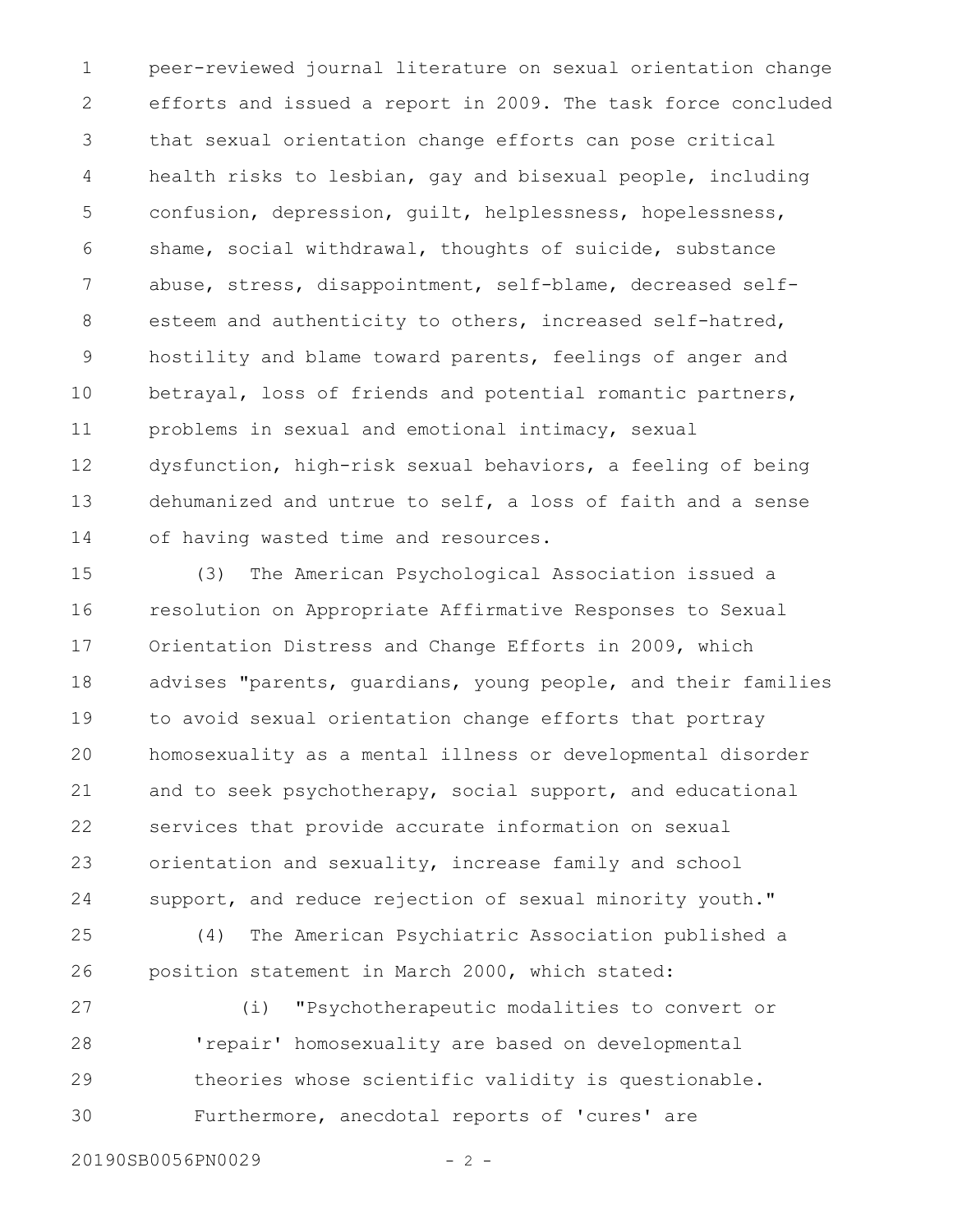counterbalanced by anecdotal claims of psychological harm. In the last four decades, 'reparative' therapists have not produced any rigorous scientific research to substantiate their claims of cure. Until there is such research available, the American Psychiatric Association recommends that ethical practitioners refrain from attempts to change individuals' sexual orientation, keeping in mind the medical dictum to first, do no harm." 1 2 3 4 5 6 7 8

(ii) "The potential risks of reparative therapy are great, including depression, anxiety and self-destructive behavior, since therapist alignment with societal prejudices against homosexuality may reinforce selfhatred already experienced by the patient. Many patients who have undergone reparative therapy relate that they were inaccurately told that homosexuals are lonely, unhappy individuals who never achieve acceptance or satisfaction. The possibility that the person might achieve happiness and satisfying interpersonal relationships as a gay man or lesbian is not presented, nor are alternative approaches to dealing with the effects of societal stigmatization discussed." 9 10 11 12 13 14 15 16 17 18 19 20 21

(iii) "Therefore, the American Psychiatric Association opposes any psychiatric treatment such as reparative or conversion therapy which is based upon the assumption that homosexuality per se is a mental disorder or based upon the a priori assumption that a patient should change his/her sexual homosexual orientation." 22 23 24 25 26 27

(5) The American School Counselor Association's position statement on professional school counselors and lesbian, gay, bisexual, transgendered, and questioning (LGBTQ) youth states 28 29 30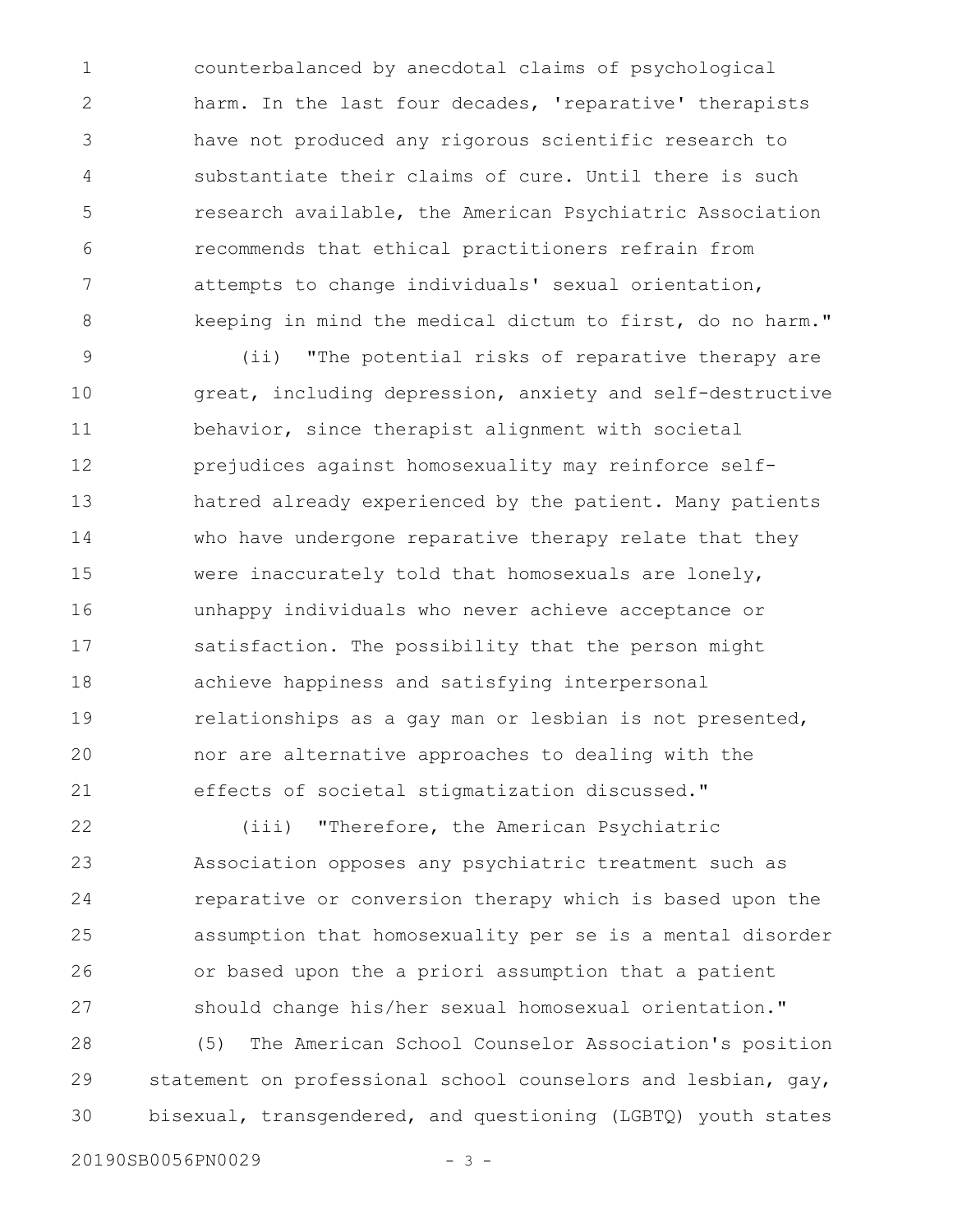that "it is not the role of the professional school counselor to attempt to change a student's sexual orientation/gender identity but instead to provide support to LGBTQ students to promote student achievement and personal well-being. Recognizing that sexual orientation is not an illness and does not require treatment, professional school counselors may provide individual student planning or responsive services to LGBTQ students to promote self-acceptance, deal with social acceptance, understand issues related to coming out, including issues that families may face when a student goes through this process and identify appropriate community resources." 1 2 3 4 5 6 7 8 9 10 11 12

(6) The American Academy of Pediatrics in 1993 published an article in its journal, *Pediatrics*, stating that "therapy directed at specifically changing sexual orientation is contraindicated, since it can provoke guilt and anxiety while having little or no potential for achieving changes in orientation." 13 14 15 16 17 18

(7) The American Medical Association Council on Scientific Affairs prepared a report in 1994 in which it stated that "aversion therapy (a behavioral or medical intervention which pairs unwanted behavior, in this case, homosexual behavior, with unpleasant sensations or aversive consequences) is no longer recommended for gay men and lesbians. Through psychotherapy, gay men and lesbians can become comfortable with their sexual orientation and understand the societal response to it." 19 20 21 22 23 24 25 26 27

(8) The National Association of Social Workers prepared a 1997 policy statement in which it stated that "social stigmatization of lesbian, gay and bisexual people is 28 29 30

20190SB0056PN0029 - 4 -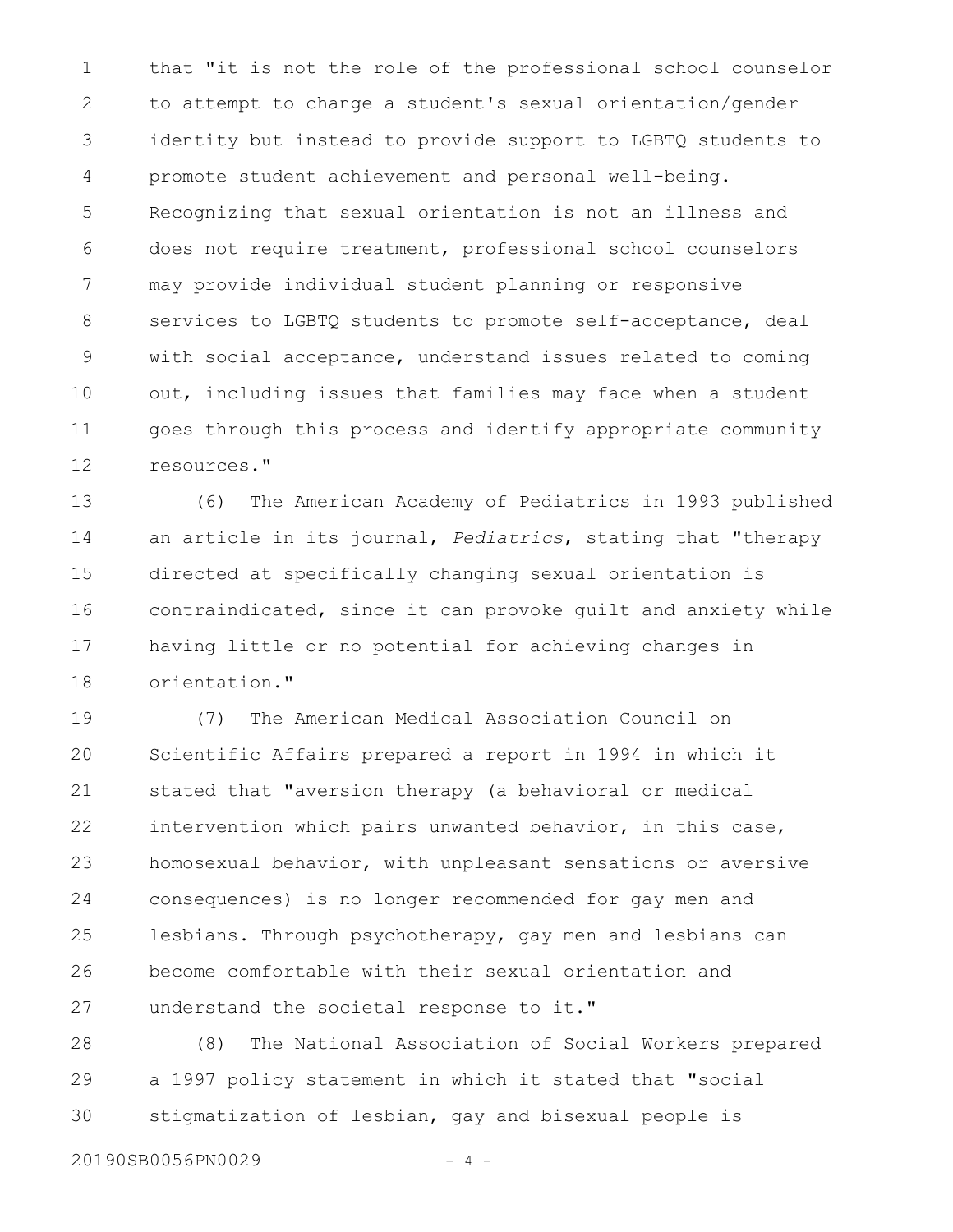widespread and is a primary motivating factor in leading some people to seek sexual orientation changes. Sexual orientation conversion therapies assume that homosexual orientation is both pathological and freely chosen. No data demonstrates that reparative or conversion therapies are effective, and, in fact, they may be harmful." 1 2 3 4 5 6

(9) The American Counseling Association Governing Council issued a position statement in April 1999 "opposing the promotion of 'reparative therapy' as a 'cure' for individuals who are homosexual." 7 8 9 10

(10) The American Psychoanalytic Association issued a position statement in June 2012 on attempts to change sexual orientation, gender, identity or gender expression, and in it the association states: 11 12 13 14

(i) "As with any societal prejudice, bias against individuals based on actual or perceived sexual orientation, gender identity or gender expression negatively affects mental health, contributing to an enduring sense of stigma and pervasive self-criticism through the internalization of such prejudice." 15 16 17 18 19 20

(ii) "Psychoanalytic technique does not encompass purposeful attempts to 'convert,' 'repair,' change or shift an individual's sexual orientation, gender identity or gender expression. Such directed efforts are against fundamental principles of psychoanalytic treatment and often result in substantial psychological pain by reinforcing damaging internalized attitudes." 21 22 23 24 25 26 27

(11) The American Academy of Child and Adolescent Psychiatry in 2012 published an article in its journal, *Journal of the American Academy of Child and Adolescent* 28 29 30

20190SB0056PN0029 - 5 -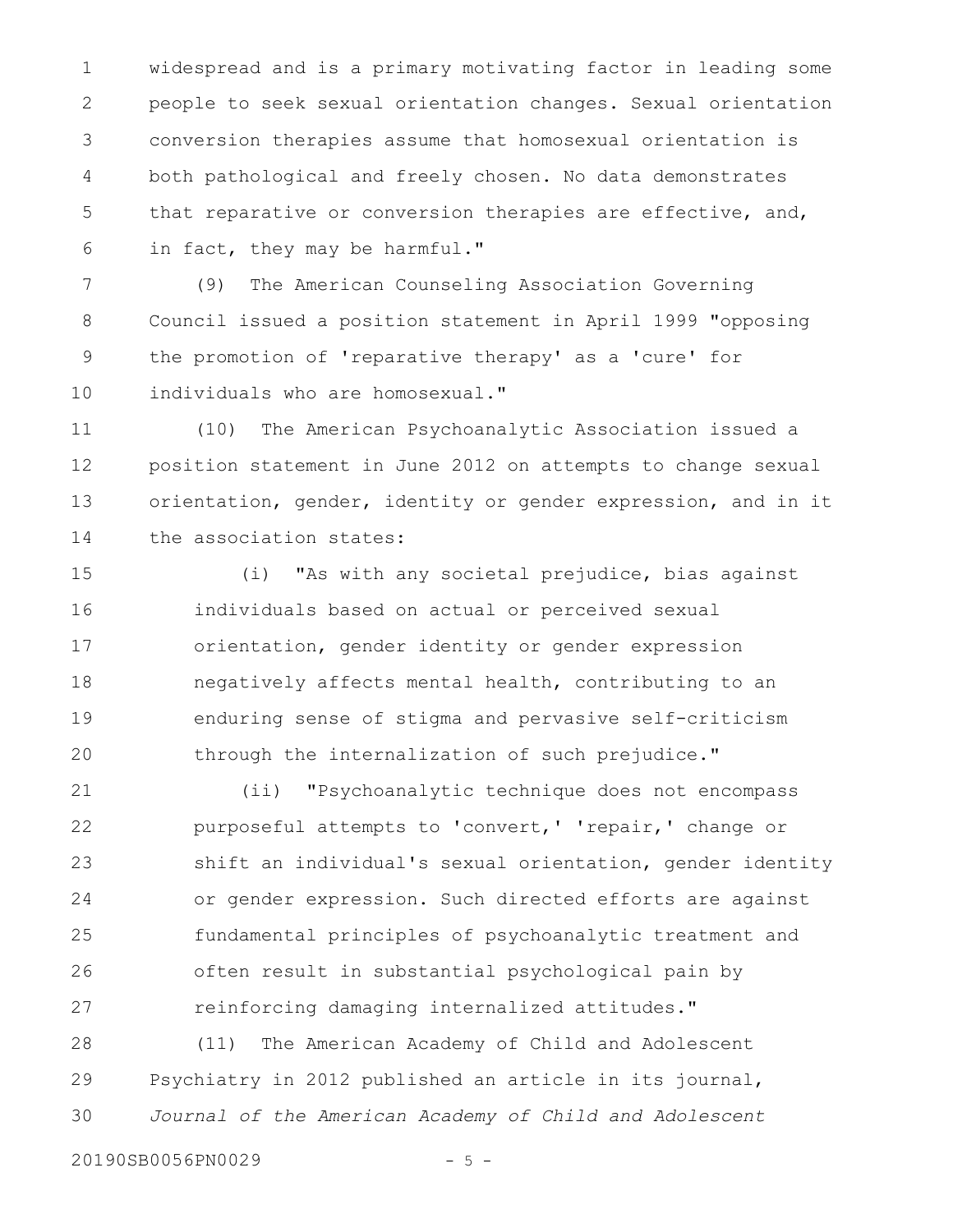*Psychiatry*, stating that "clinicians should be aware that there is no evidence that sexual orientation can be altered through therapy, and that attempts to do so may be harmful. There is no empirical evidence adult homosexuality can be prevented if gender nonconforming children are influenced to be more gender conforming. Indeed, there is no medically valid basis for attempting to prevent homosexuality, which is not an illness. On the contrary, such efforts may encourage family rejection and undermine self-esteem, connectedness and caring, important protective factors against suicidal ideation and attempts. Given that there is no evidence that efforts to alter sexual orientation are effective, beneficial or necessary, and the possibility that they carry the risk of significant harm, such interventions are contraindicated." 1 2 3 4 5 6 7 8 9 10 11 12 13 14

(12) The Pan American Health Organization, a regional office of the World Health Organization, issued a statement in May of 2012 and in it the organization states that "these supposed conversion therapies constitute a violation of the ethical principles of health care and violate human rights that are protected by international and regional agreements." The organization also noted that reparative therapies "lack medical justification and represent a serious threat to the health and well-being of affected people." 15 16 17 18 19 20 21 22 23

(13) Minors who experience family rejection based on their sexual orientation face especially serious health risks. In one study, lesbian, gay and bisexual young adults who reported higher levels of family rejection during adolescence were 8.4 times more likely to report having attempted suicide, 5.9 times more likely to report high levels of depression, 3.4 times more likely to use illegal 24 25 26 27 28 29 30

20190SB0056PN0029 - 6 -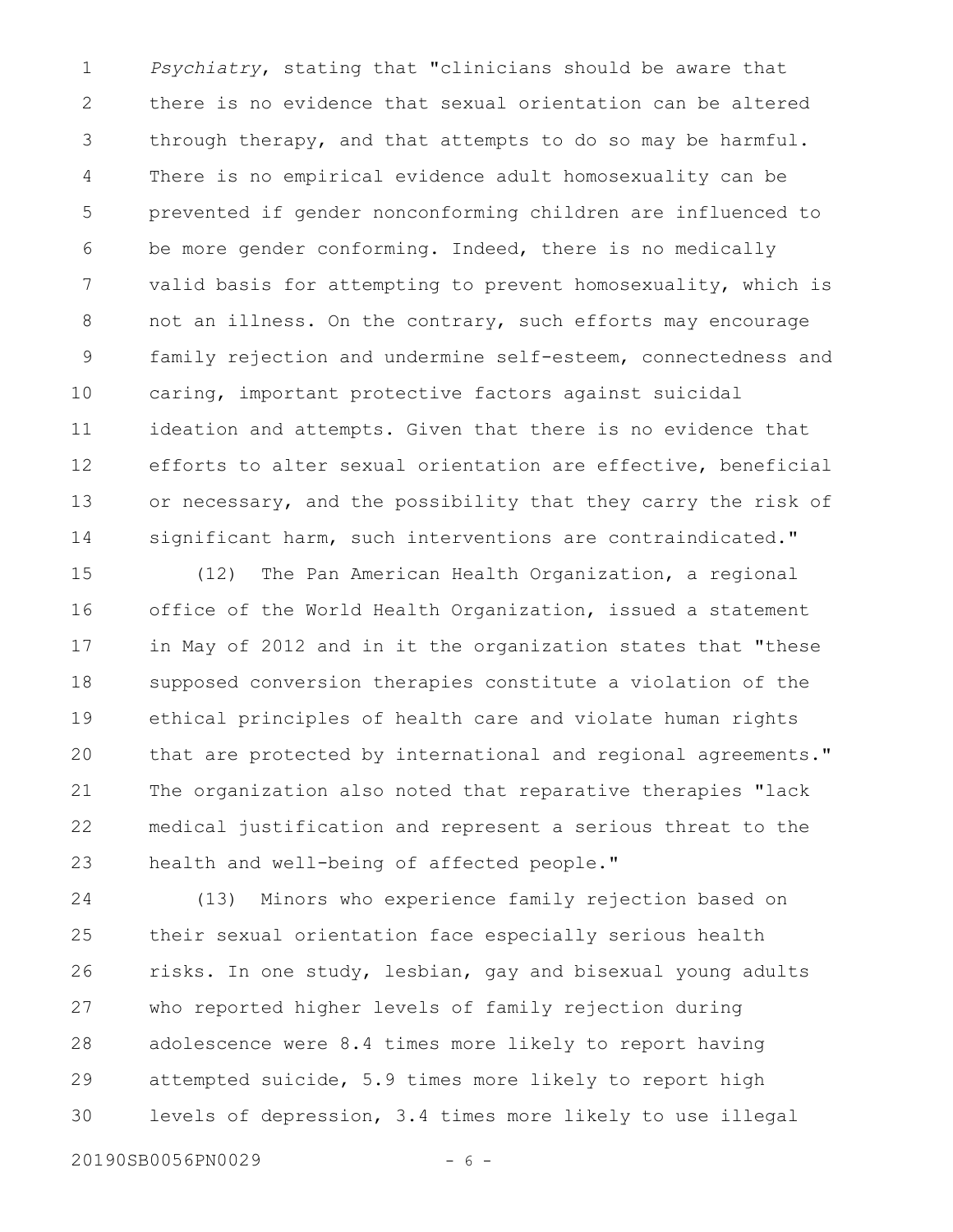drugs and 3.4 times more likely to report having engaged in unprotected sexual intercourse compared with peers from families that reported no or low levels of family rejection. This is documented by Caitlin Ryan, David Huebner, Rafael Diaz and Jorge Sanchez in their article entitled *Family Rejection as a Predictor of Negative Health Outcomes in White and Latino Lesbian, Gay, and Bisexual Young Adults* (2009) 123 Pediatrics 346. 1 2 3 4 5 6 7 8

(14) Pennsylvania has a compelling interest in protecting the physical and psychological well-being of minors, including lesbian, gay, bisexual and transgender youth, and in protecting its minors against exposure to serious harms caused by sexual orientation change efforts. Section 3. Definitions. 9 10 11 12 13 14

The following words and phrases when used in this act shall have the meanings given to them in this section, unless the context clearly indicates otherwise: 15 16 17

"Mental health professional." An individual who is licensed, certified or otherwise authorized to administer or provide professional mental health care or counseling under the act of March 23, 1972 (P.L.136, No.52), known as the Professional Psychologists Practice Act, the act of July 9, 1976 (P.L.817, No.143), known as the Mental Health Procedures Act, the act of December 20, 1985 (P.L.457, No.112), known as the Medical Practice Act of 1985, or the act of July 9, 1987 (P.L.220, No.39), known as the Social Workers, Marriage and Family Therapists and Professional Counselors Act. 18 19 20 21 22 23 24 25 26 27

"Sexual orientation change efforts." Any practices by mental health professionals that seek to change an individual's sexual orientation, including, but not limited to, efforts to change 28 29 30

20190SB0056PN0029 - 7 -